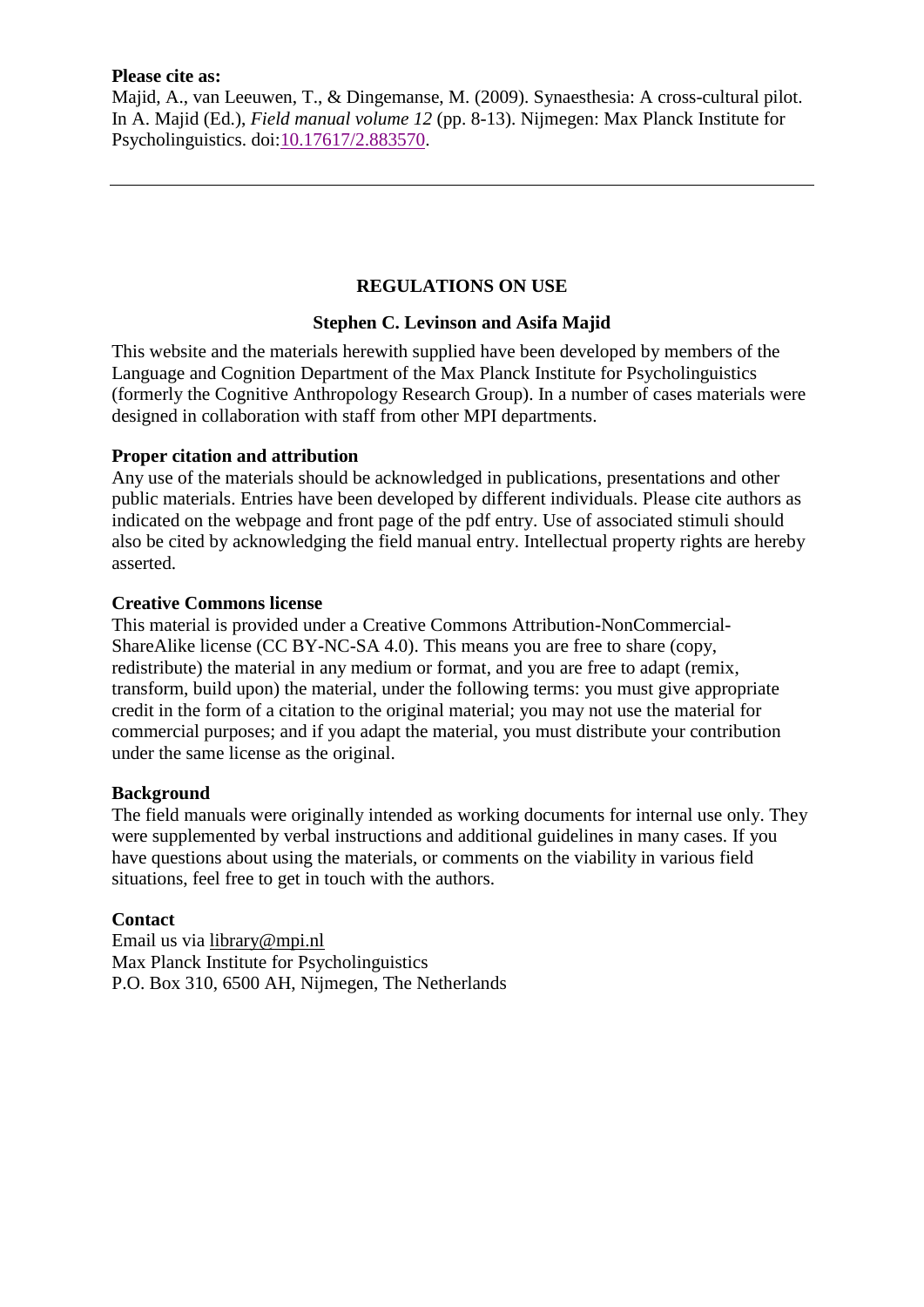# **SYNAESTHESIA: A CROSS-CULTURAL PILOT Asifa Majid, Tessa van Leeuwen & Mark Dingemanse**

| <b>Project</b>      | Categories across language and cognition                                               |  |
|---------------------|----------------------------------------------------------------------------------------|--|
| <b>Task</b>         | A checklist for the most common types of synaesthesia (in the                          |  |
|                     | Western world)                                                                         |  |
| <b>Goal of task</b> | To explore the types (and incidence) of synaesthesia in different<br>cultures          |  |
| <b>Prerequisite</b> | You will need the focal colour stimuli; audio files under the folder<br>"Synaesthesia" |  |

#### **Background**

Synaesthesia is a condition in which stimulation of one sensory modality (e.g. hearing) causes additional experiences in a second, unstimulated modality (e.g. seeing colours). It is an automatic, involuntary phenomenon, and a person's synaesthetic experiences are stable over time, i.e. the experiences do not (qualitatively) change from childhood. The first medical reference to a case of synaesthesia is by Thomas Woodhouse, an English ophthalmologist, who around 1710 reported a blind man who had colour visions when he heard sounds.

Each synaesthete has his or her own unique synaesthetic associations, so every grapheme-colour synaesthete has a different coloured alphabet, for instance. Synaesthesia is a hereditary condition (possibly X-linked, maternal). But family members do not always share synaesthetic experiences. One member might see shapes when hearing music and another colours when they touch things.

Synaesthetes can be divided into sub-types. "Synaesthesia proper" is where one (mediated) sensory experience is linked with another (unmediated) sensory experience. For example, a person might perceive distinct colours when they smell specific odours. "Cognitive" or "category synaesthesia" is another type, where culture-specific symbols or categories become associated with (unmediated) sensory experiences. For example, in Europe, North America and Australia, letters, numbers or people's names become associated with a sensation, such as smell, colour or flavour. In fact, the most common sorts of synaesthetic experiences in the West is to graphemes, numbers, time units, and musical notes or keys. To date—as far as we can ascertain—there has been no systematic cross-cultural investigation into synaesthesia.

The frequency of synaesthesia is estimated at about 1 in 20 or 25 people for the more common, cognitive based synaesthesias in the West, such as grapheme-colour synaesthesia or synaesthesias for time-units. Other types of synaesthesia proper such as coloured smells are much more rare (1 in 2000 or 3000 people).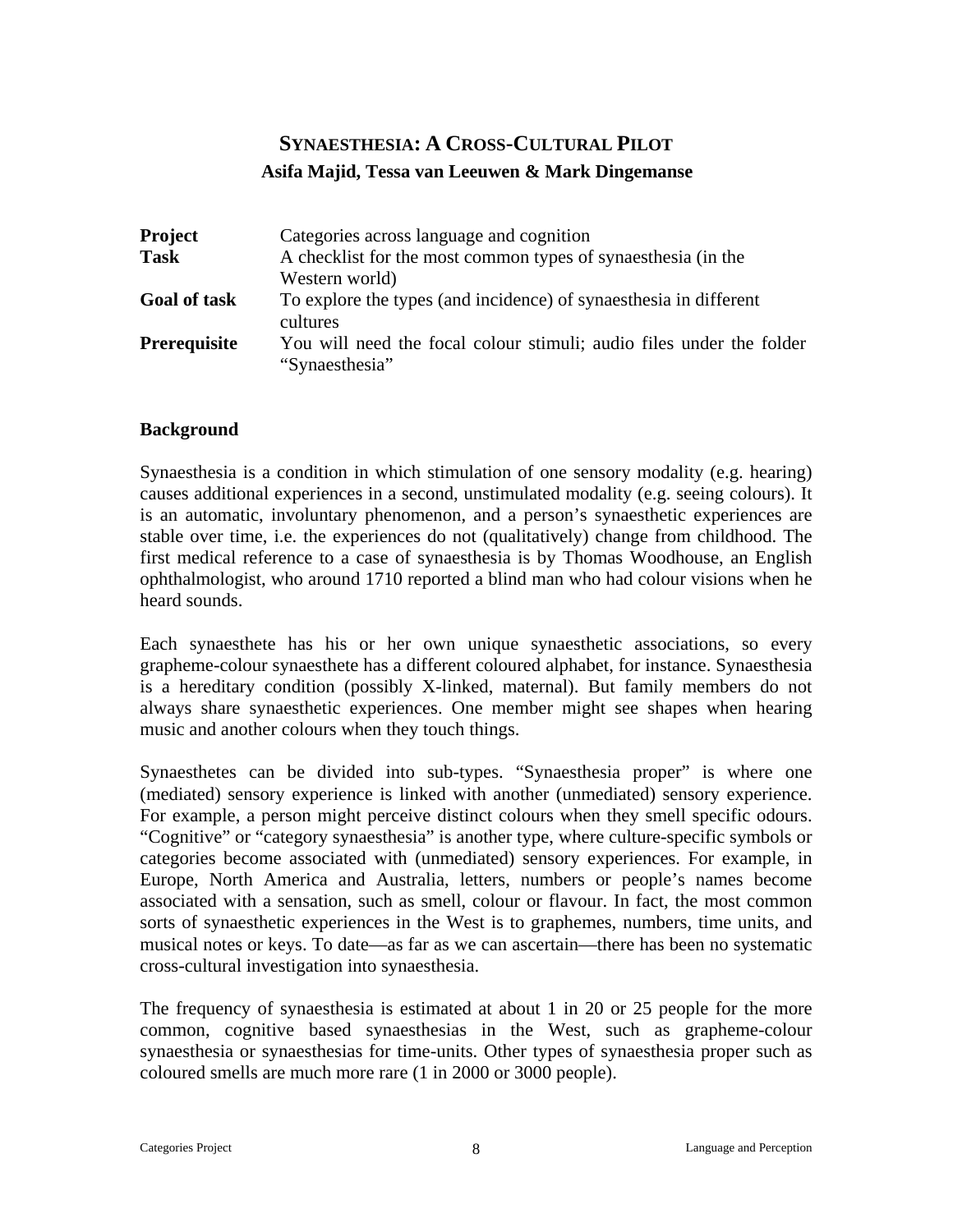In anthropology, the term synaesthesia has been used in a wider (less strictly psychological) sense to refer to cultural practices in which (a) one sensory modality is transposed into another or (b) multiple sensory modalities come into play at the same time. For example, in an Incan harvest ritual, the Incas would go before dawn to a plain outside Cuzco. As the sun began to rise they would start to sing in chorus. The higher the sun rose, the louder they would sing. Or Aymara speaking residents of the Chilean Andes use the term kisa for the concentrated sweetness of dried fruit, for pleasant speech, a soft tactile sensation, and for a rainbow effect in weaving.

Linguistic attention to synaesthesia has been rare apart from the occasional allusion to the phenomenon in discussions of sound symbolism. Languages with a large inventory of sound-symbolic words evocative of sensory perceptions (ideophones/expressives) may turn out to be of special interest in this regard, especially because of the frequently crossmodal nature of these words (cf. 'Expressives' entry in Field Manual 2007). Or focus here, however, is in identifying individuals who potentially have the clinical condition of synaesthesia. (For examples of different types of synaesthesia see section "Some examples of the synaesthetic experience" and table on page 12ff.)

#### **Research questions**

**1** Most broadly, how does the synaesthetic condition manifest itself in different cultural contexts?

More specific questions include:

- **2** What sorts of symbol systems become the source of synaesthetic experiences (e.g., different writing systems, other symbolic systems)
- **3** What are the categories of experience that become the basis for synaesthetic experiences? Time units, people's names, phonemes, etc are frequent sources of synaesthesia in the West—what are other possible categories can be the basis for synaesthesia?

**Note**—Likely cross-cultural candidates are probably high frequency categories in the cultural context. They are also likely to be found in ordered categories (numbers, days) and/or generative sequences (alphabet, phonemes).

**4** If there is evidence (already) of differential codability of the senses in your field site, is that linked to a differential likelihood of expressing some sorts of synaesthesia over others?

#### **Tasks**

In order to begin to address these (and other) questions, you need to begin a survey of potential synaesthetes in your field site. Synaesthesia is still commonly diagnosed by self-report. This is a first step for us too. You can ask participants if they experience various sorts of—unusual, conjoined—sensations. The phenomenon is somewhat difficult to explain in abstract, so this survey is best done by asking very specific questions. We suggest trying the following two tasks: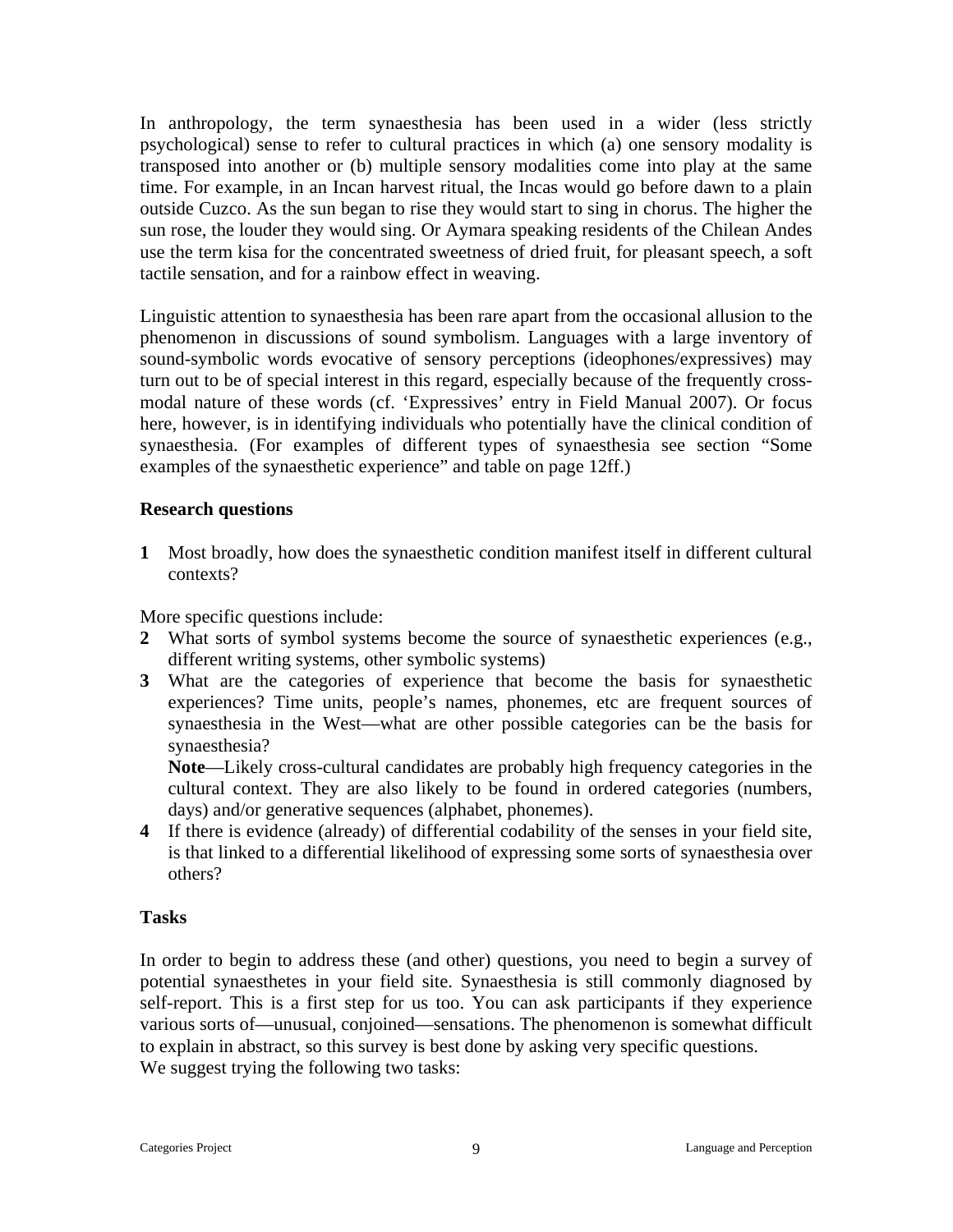# **Task 1**

Have focal colours card available (see 'Focal colours' entry in Field Manual 2008, p. 8- 10).

Ask 20 participants: *Which colour does [DAY OF THE WEEK] cause you to see?* Participants respond by pointing to a colour. Researcher keeps note of colour.

Alternatives to [DAY OF THE WEEK] include [phonemes, numbers/orders of magnitude, musical sounds (tones or chords), months/time-units, graphemes and other abstract symbols, proper names].

You can use the tonal scales in the folder "Synaesthesia" to elicit potential colour associations. Play the tones in a fixed sequence and ask participants to point to a colour on the colour sheet. Culture-specific musical sounds may work better if available.

# **Task 2**

Have pebbles or small stones available.

Ask 20 participants: *If [NUMBER, e.g. 1] is here, where would you put [NUMBER, 2]? Where would you put [NUMBER, 3]? etc* (using pebbles held up in the air) This requires participants to spatialise numbers. The spatial arrangement can be bodyoriented (hence holding the pebbles in the air).

Alternatives to [NUMBER] include [days of the week, months of the year, years/decades, other time-unit-systems, letters of the alphabet (less frequent)].

When questioning people about the spatial arrangement of the days of the week, for example, it is likely many people will report an order, the same way we in Western culture will be prone to report a left-right arrangement (or right-left for Hebrew/Arabic speakers). The trick with synaesthesia is to look for the odd ones out, e.g. the days of the week appear in a circle, or high-low, or body-oriented, etc, which does not correspond to the common trend in your fieldsite.

For additional ideas of what domains of synaesthetic experiences to prove, see pages 10- 12. for frequent synaesthetic experiences found in the West.

# **Test-retest**

Should you identify a person who is a candidate synaesthete, one simple "objective" test that can be carried out in the field is a simple **test-retest**. Make a list of stimuli that the person associates with specific secondary sensations (Letter  $A = blue$ , Letter  $B = yellow$ , etc.). Test the person on the associations on Day 1 (making a note of the answers) and then simply test them again on the same items some time later (next day/week/etc.), again noting the answers. Synaesthetes score over 90% on such tests. Non-synaesthetes do not.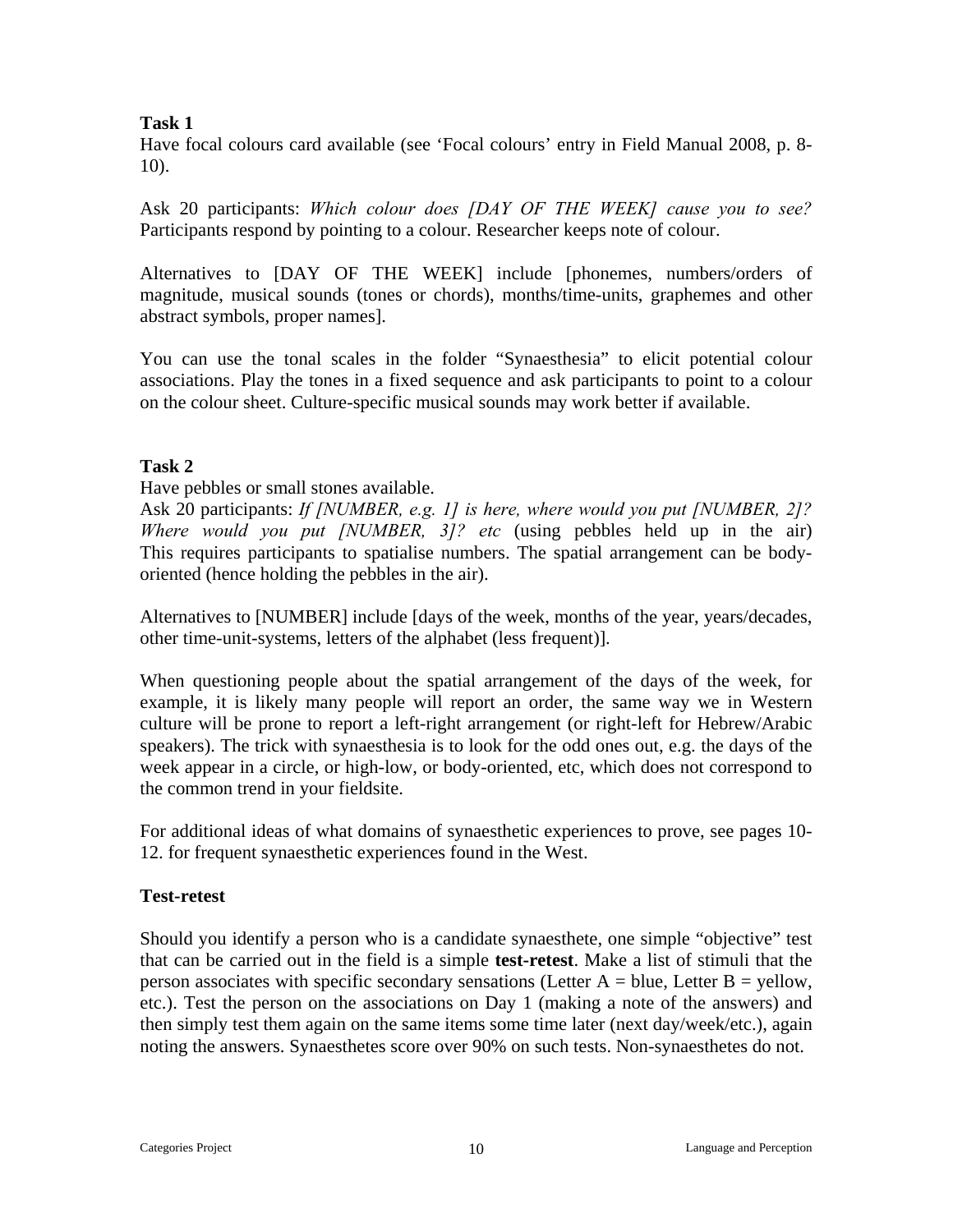**Note**. People with synaesthesia usually have more than one sort of synaesthetic experience. We give common types above as a start-off point to discovering people who display this condition. But we are especially interested in discovering culture-specific synaesthetic experiences, so once a potential synaesthete is discovered, consider the culture-specific contexts that may be relevant.

Perhaps literacy plays a large role in synaesthesia, such that among illiterate people, synaesthesia is much less frequent. On the other hand, any culture uses specific symbol systems and methods of communication for which synaesthesia could occur. This survey can help try and establish the role of literacy and other cultural symbol systems on the incidence of synaesthesia. For example, drumming signals (possible question: *How do you remember this?*), or elements in kinship systems.

#### **Some examples of the synaesthetic experience**

The most common synaesthetic experience induced is colour and it can be induced from a variety of stimuli (graphemes, smells, tastes, etc). The precise way the synaesthetic colour is experienced varies. More details are given in the examples below.

# *Music - colour & shape*

While hearing music people may have visualisations like those in Windows Media Player – quivering lines or shapes that move in time with the music. The experience can also be more like seeing mist, or blobs of colour. The synaesthetic experience is usually seen somewhere in front of the synaesthetes, floating at eye-level, or it can just be in the mind. Different instruments can have distinct shapes or colour. This can also happen with voices.



Moving lines with texture



Mist like colour blobs



Different colours for different musical instruments. Colour becomes brighter with higher pitch.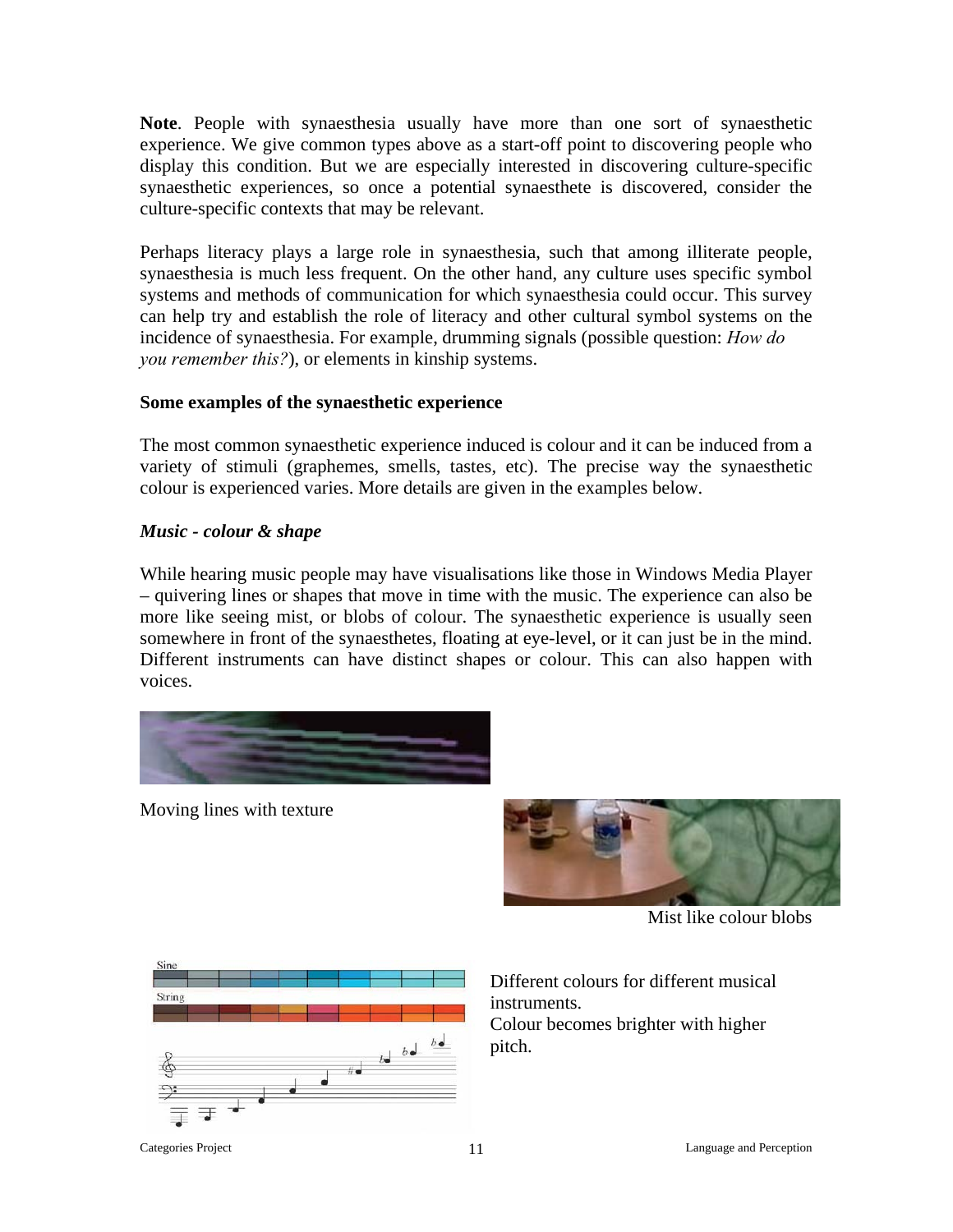# ABCDEFGHIJKLMNOPQRST UVWXYZ 1234567890

be perceived without problems. (ii) Colour is a strong association 'in the mind's eye'. (iii) Colour is visualised on a sort of mental screen in front of the subject. Synaesthetes experience and describe colour as a property of the grapheme; the colour *belongs* to the grapheme. This can happen in different ways. (i) Colour is seen on the letter or digit like an overlay, even though the real 'ink' colour of the grapheme can also

match then people take longer to respond, suggesting that synaesthesia is an automatic, involuntary phenomenon. Experimental data show that if the real and synaesthetic colour of a grapheme do not

#### *ime-units – colour & shape T*

time-units is a spatial one. Time-units are experienced as oriented in a (number) line, either in front of the synaesthete or around them. It is body-oriented. Any time unit may have an associated colour. The colour does not appear to be linked to the time-unit-word but to the concept. This is most common for days of the week (e.g., "Monday" is red while the word *Monday* can be yellow). Another common experience to





Number line, body-oriented Decades with colour and shape



 in body-oriented circle Months of the year